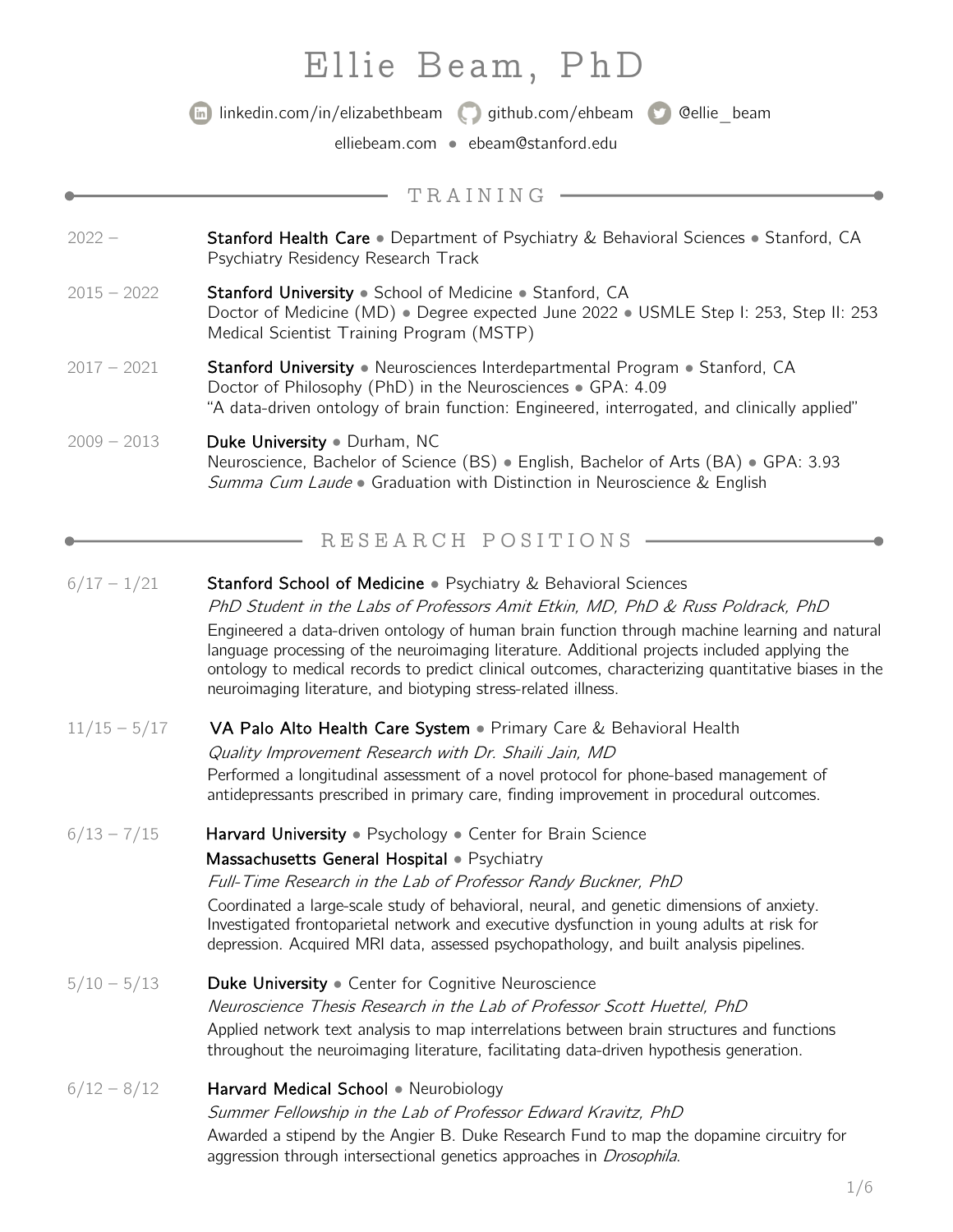#### Peer-Reviewed Articles

Tu, J., Tran, D., & Beam, E.H. (2022). Neurocysticercosis. Radiological Society of North America Case Collection. DOI: 10.1148/cases.20226020.

Beam, E.H., Potts, C., Poldrack, R.A., & Etkin, A. (2021). A data-driven framework for mapping domains of human neurobiology. Nature Neuroscience, 24. DOI: 10.1038/s41593-021-00948-9.

Siless, V., Davidow, J.Y., Nielsen, J., Fan, Q., Hedden, T., Hollinshead, M., Beam, E.H., Bustamante, C.V., Garrad, M.C., Santillana, R., Shaw, E., Hamadeh, A., Snyder, J., Drews, M.K., Van Dijk, K.R.A., Sheridan, M., Buckner, R.L., Somerville, L.H., & Yendiki, A. (2020). Registration-free analysis of diffusion MRI tractography data across subjects through the human lifespan. *NeuroImage, 214*(116703). DOI: 10.1016/j.neuroimage.2020.116703.

Beam, E.H.,\* Appelbaum, L.G.,\* Jack, J., Moody, J., & Huettel, S.A. (2014). Mapping the semantic structure of cognitive neuroscience. *Journal of Cognitive Neuroscience, 26*(9). DOI: 10.1162/jocn\_a\_00604.

#### Patent

Etkin, A. & Beam, E.H. (2020). Machine learning based generation of ontology for structural and functional mapping. US Patent App. 16/888,530. Pending.

#### Book Chapter

Jack, J., Appelbaum, L.G., Beam, E.H., Huettel, S.A., & Moody, J. (2017). Mapping rhetorical topologies in cognitive neuroscience. In L. Walsh & C. Boyle. (Eds.), Topologies as Techniques for a Post-Critical Rhetoric (pp. 125-150). New York, NY: Palgrave Macmillan.

#### Community Articles

Beam, E.H. & Ballon, J. (In Press). A decade of drug discovery for schizophrenia: TAAR1 and muscarinic agonists. CURESZ Newsletter.

Beam, E.H. (2020). A brief history of our language for the brain: Vocabulary, dictionary, and poetry. NeuWrite West Blog.

Beam, E.H. (2019). How the brain learns to learn. NeuWrite West Blog.

Beam, E.H. (2018). Resolving conflict in the medial frontal cortex. NeuWrite West Blog.

Beam, E.H. (2014). Brain and language on the fly: The neuroscience of linguistic improvisation. *Harvard* Science Review, 27(2).

Beam, E.H. (2013). Data: The bigger the better? Harvard Science Review, 27(1).

Beam, E.H. (2012). Creativity and the default network. Neurogenesis: The Undergraduate Journal of Neuroscience, 2(1).

Beam, E.H. (2010). Sylvia Plath on edge: A case for the correlation of bipolar disorder and exceptional poetic creativity. Eruditio: Duke Humanities Journal, 30(1).

#### Pre-Print

Beam, E.H., Potts, C., Poldrack, R.A., & Etkin, A. (2019). A computational knowledge engine for human neuroscience. BioRxiv. DOI: 10.1101/701540.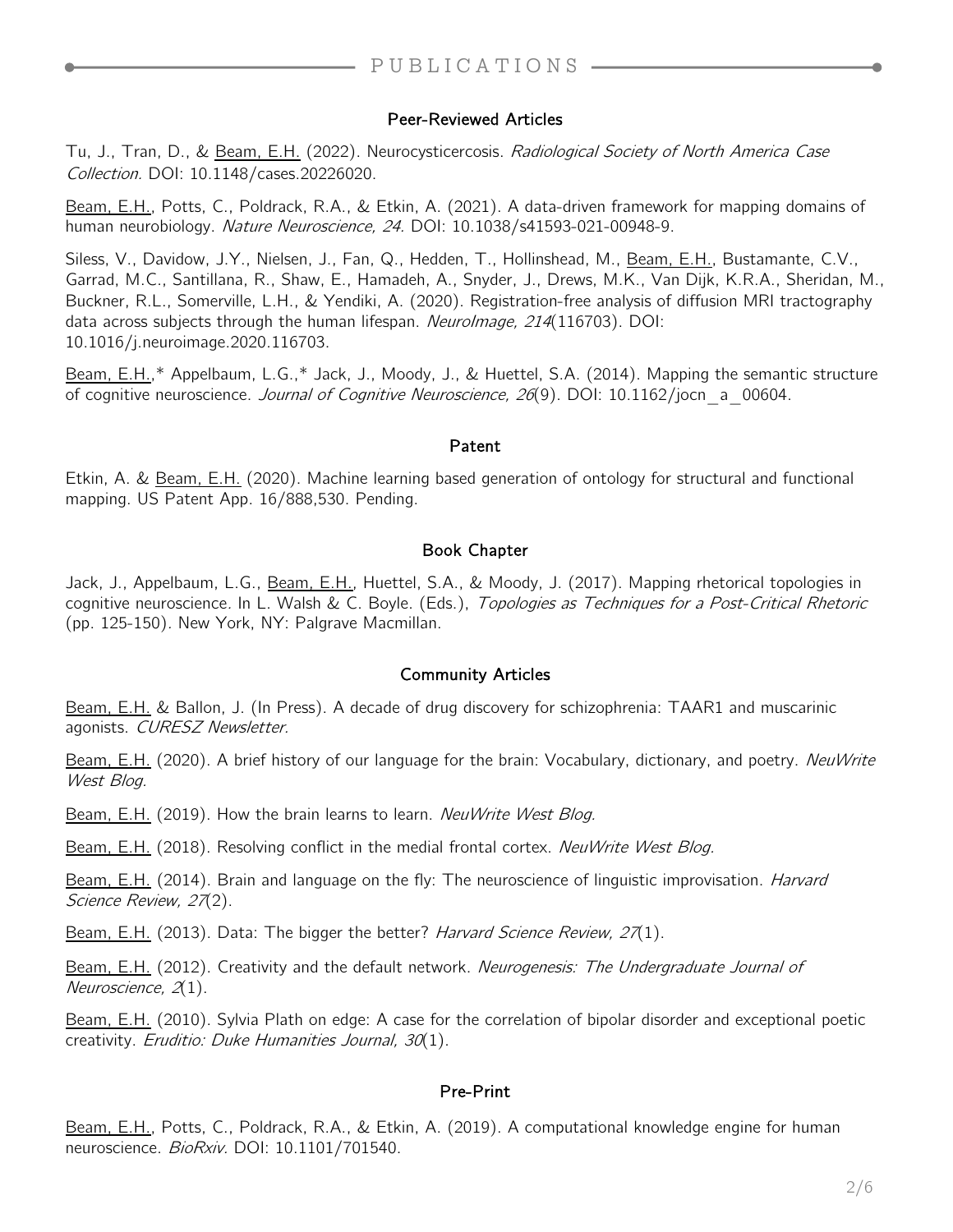Beam, E.H. (2020). A data-driven ontology of brain function: Engineered, interrogated, and clinically applied. In fulfillment of the requirements for a PhD in the Neurosciences. Stanford University.

Beam, E.H. (2013). Mapping the semantic structure of cognitive neuroimaging. In fulfillment of the requirements for Graduation with Distinction in Neuroscience. Duke University.

### $\longrightarrow$  ACKNOWLEDGMENTS -

Holmes, A.J., et al. (2015). Brain Genomics Superstruct Project initial data release with structural, functional, and behavioral measures. Nature Scientific Data, 2(150031). DOI: 10.1038/sdata.2015.31.

Sepulcre, J. (2014). Functional streams and cortical integration in the human brain. The Neuroscientist, 20(5). DOI: 10.1177/1073858414531657.

POSTERS

Beam, E.H. & Etkin, A. (May 7, 2018). Toward a data-driven ontology of human brain function. Annual Stanford Medical Scientist Training Program Retreat.

Beam, E.H., Maron-Katz, A., & Etkin, A. (May 4, 2017). Discovery of post-traumatic stress disorder biotypes by clustering subcortical volumetrics. 34<sup>th</sup> Annual Stanford Medical Student Research Symposium.

Beam, E.H., Preston, S., & Jain, S. (May 7, 2017). Preliminary outcomes of a novel protocol for phone-based management of antidepressant therapy initiated in primary care. 50<sup>th</sup> Annual Conference of the Society of Teachers of Family Medicine.

Barbour, T., DeCross, S.N., Holmes, A.J., Boeke, E.A., Beam, E.H., Coombs, G., Nyer, M., Tootell, R.B.H., Fava, M., Farabaugh, A.H., & Holt, D.J. (December 8, 2014). Insecure attachment in at-risk youth is associated with hyper-responsivity of a parietofrontal cortical network involved in social behavior. American College of Neuropsychopharmacology 53rd Annual Meeting.

Holt, D.J., DeCross, S.N., Holmes, A.J., Boeke, E.A., Beam, E.H., Coombs, G., Nyer, M., Buckner, R., Fava, M., & Farabaugh, A.H. (December 8, 2014). Abnormal amygdala functional connectivity in youth with subclinical delusions. American College of Neuropsychopharmacology 53<sup>rd</sup> Annual Meeting.

Beam, E.H., Coombs, G., Boeke, E., Crowell, S., Fava, M., Farabaugh, A.H., Holt, D.J., Buckner, R.L., & Holmes, A.J. (September 12, 2014). Frontoparietal network connectivity associates with executive functioning deficits in young adults at risk for depression. 4<sup>th</sup> Biennial Conference on Resting State and Brain Connectivity.

Beam, E.H. & Huettel, S.A. (April 4, 2013). Mapping the semantic structure of cognitive neuroscience. 8<sup>th</sup> Annual Atlantic Coast Conference Meeting of the Minds.

Beam, E.H., Appelbaum, L.G., Moody, J., & Huettel, S.A. (November 12, 2011). Mapping the intrinsic structure of cognitive neuroscience. Society for Neuroscience Annual Meeting.

TALKS

Beam E.H. (May 28, 2022). A data-driven ontology of brain function: Engineered, interrogated, and clinically applied. Stanford Psychology Department Friday Seminar Series. Stanford, CA.

Beam, E.H. (May 6, 2019). A computational knowledge engine for human neuroscience. Annual Stanford Medical Scientist Training Program Retreat. Santa Cruz, CA.

Platt, M., Jenson, D., Harris, L., Beam, E.H., & Mooney, R. (April 26, 2013). Brain science and our creative culture. Duke Forward. New York, NY.

Appelbaum, L.G. & Beam, E.H. (November 1, 2012). Mapping disciplinary structures using network and semantic analysis. Text>Data Digital Scholarship Series. Durham, NC.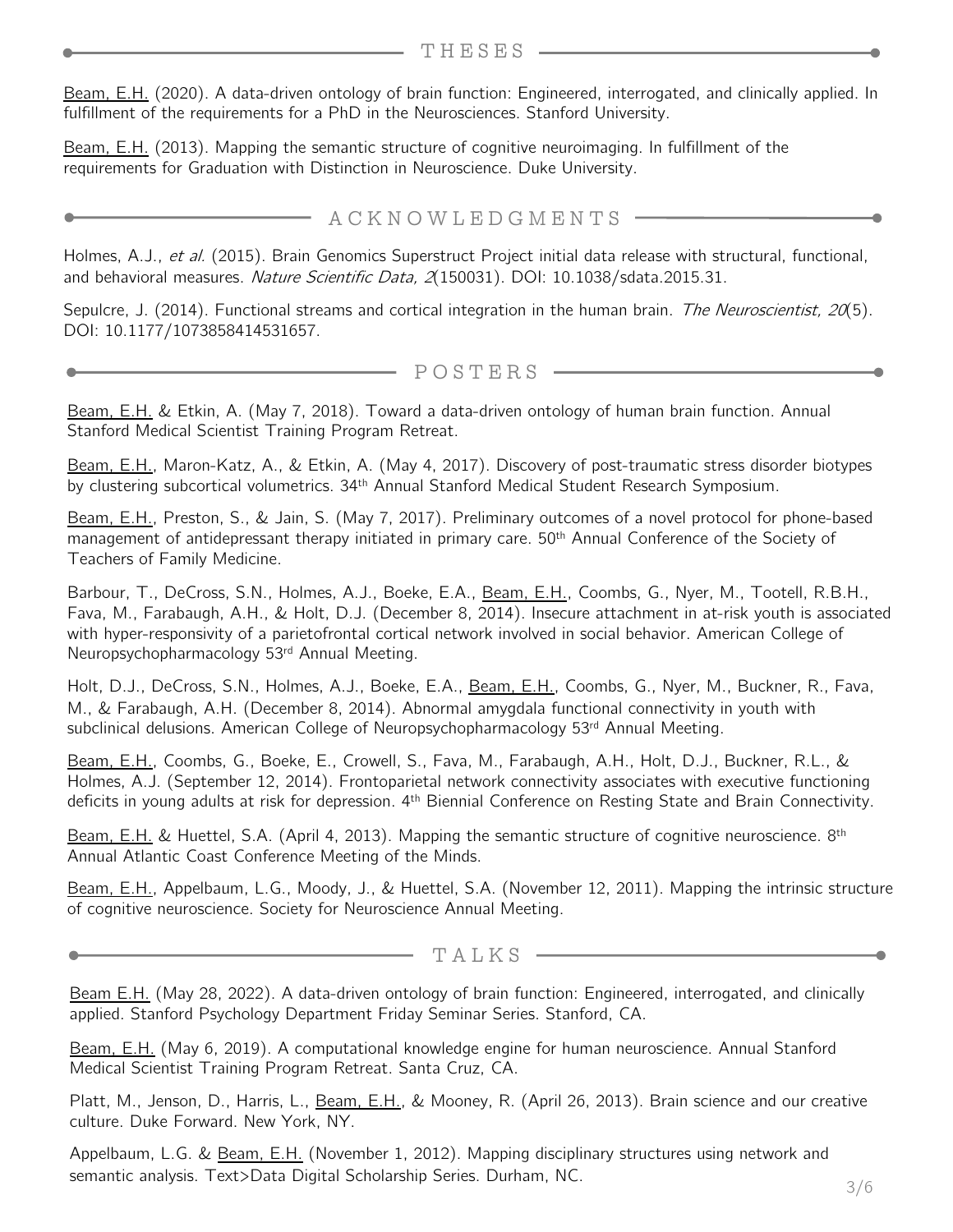## HONORS & AWARDS

| $2020 - 2022$ | Ruth L. Kirschstein National Research Service Award (F30), National Institutes of Health |
|---------------|------------------------------------------------------------------------------------------|
| $2017 - 2022$ | Medical Scientist Training Program (MSTP), National Institutes of Health                 |
| 2017          | Leah J. Dickstein Medical Student Award, Association of Women Psychiatrists              |
| $2016 - 2017$ | Medical Scholars Research Fellowship, Stanford School of Medicine                        |
| 2016          | Pre-Doctoral Research Stipend (T32), Lab of Alan Schatzberg, Stanford University         |
| 2013          | Graduation with Distinction in Neuroscience (top honor), Duke University                 |
| 2013          | Graduation with Highest Distinction in English, Duke University                          |
| 2013          | Summa Cum Laude, Duke University                                                         |
| 2013          | Schutt Senior Award for Outstanding Contributions in Creative Writing, Duke University   |
| 2012, 2013    | Terry Welby Tyler, Jr. Award for Poetry, Duke University                                 |
| 2012          | Rhodes Scholarship Finalist                                                              |
| 2012          | Critical Essay Award, Duke University                                                    |
| 2011          | Student Incentive Award in Science Education, Duke University                            |
| 2011          | Anne Flexner Poetry Award, Second Place, Duke University                                 |
| $2009 - 2013$ | Angier B. Duke Full-Tuition Memorial Scholarship, Duke University                        |
| 2009          | Cleveland Technical Societies Scholarship                                                |
| 2009          | Valedictorian, Gilmour Academy                                                           |
|               |                                                                                          |

LEADERSHIP - THE LEADER SHIP

| $2016 - 2022$ | Psychiatry Student Interest Group • Stanford Medical Student Organization<br>Founding Co-President                                                                                                                                                                                                                                |
|---------------|-----------------------------------------------------------------------------------------------------------------------------------------------------------------------------------------------------------------------------------------------------------------------------------------------------------------------------------|
|               | Re-established an organization for medical students exploring psychiatry careers. Initiated for-<br>credit seminars (PSYC 249SI, PSYC 277SI). Coordinate community-building events and<br>opportunities for mentorship by residents and faculty in psychiatry.                                                                    |
| 2016          | Medicine and the Muse • Stanford School of Medicine Event for the Arts<br>Head of the Student Planning Committee<br>Oversaw planning of exhibit and performances for the annual Medicine and the Muse event.                                                                                                                      |
| $2012 - 2013$ | <b>Cantos Poetry Magazine •</b> Duke Undergraduate Organization<br>Founding Editor-in-Chief (2012-13)<br>Established the first Duke publication dedicated to poetry. Developed the magazine's mission,<br>obtained funding from Duke Libraries, assembled editors, and printed the first issue.                                   |
| $2011 - 2013$ | John Spencer Bassett Committee • Duke Undergraduate Organization<br>Co-Chair of the Student Funding Committee<br>Led the application process to decide funding for student projects in communication arts.                                                                                                                        |
| $2009 - 2013$ | Synapse Neuroscience Club . Duke Undergraduate Organization<br>President (2012-13), Chair of Community Service (2011-12), Teacher (2009-11)<br>Founded the Exploring Neuroscience seminar for high school students. Coordinated and co-taught<br>a high school neuroscience course. Managed the Brain Bee and a biweekly seminar. |
| $2009 - 2012$ | <b>The Archive Literary Magazine •</b> Duke Undergraduate Organization<br>Co-Editor-in-Chief (2011-12), Associate Editor (2010-11), Staff Editor (2009-10)<br>Directed editorial meetings, solicitation of submissions, and publication. Coordinated the<br>Blackburn Literary Festival. Organized the first annual launch party. |

 $\bullet$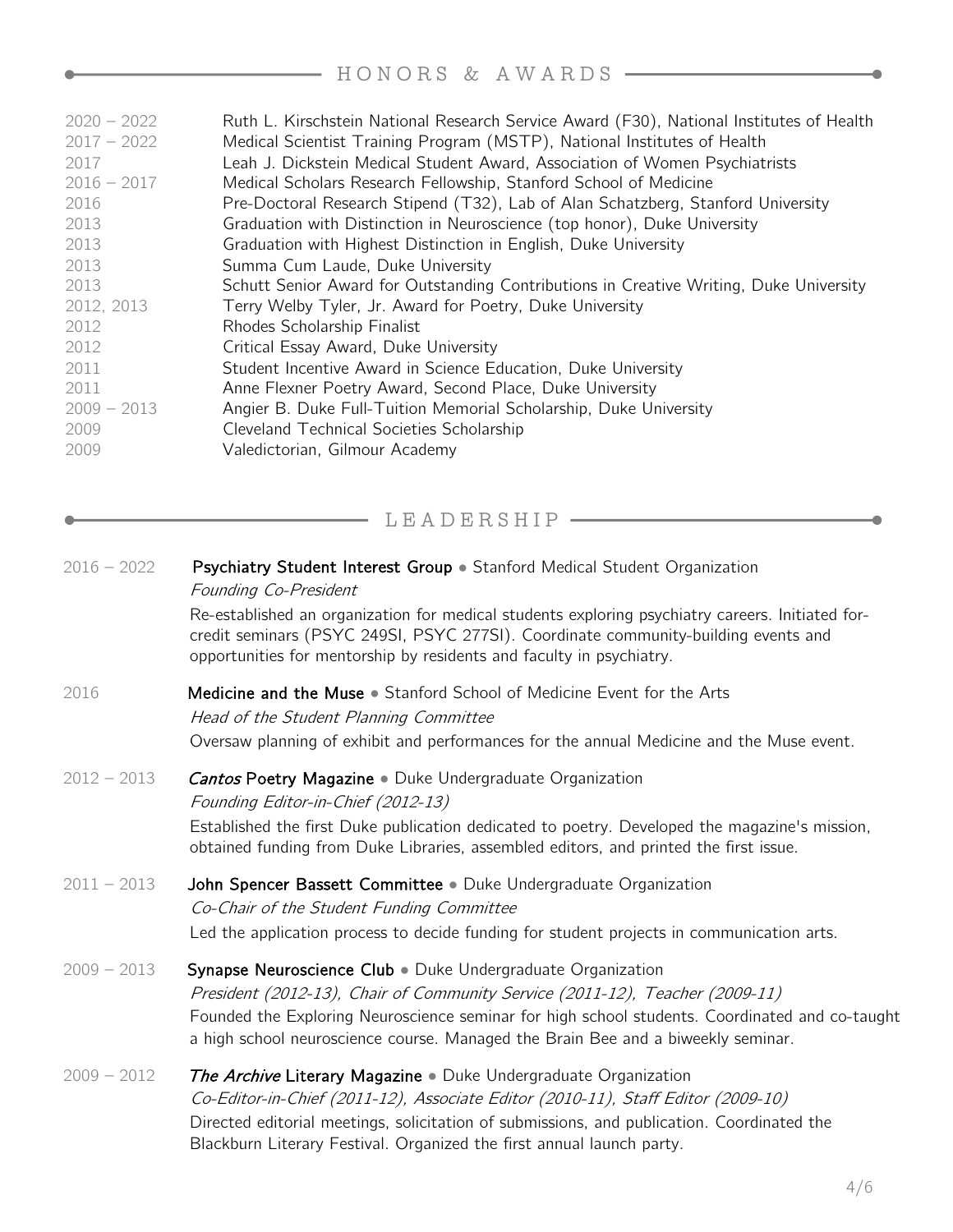|                                                               | TEACHING                                                                                                                                                                                                                               |
|---------------------------------------------------------------|----------------------------------------------------------------------------------------------------------------------------------------------------------------------------------------------------------------------------------------|
| $2016 - 2020$                                                 | The Nervous System • NBIO 206 • Stanford University<br>Head Teaching Assistant (Winter '18, '19), Teaching Assistant (Winter '16, '17)                                                                                                 |
| $2016 - 2018$                                                 | Psychiatry Careers & Mental Health Perspectives for Medicine<br>PSYC 249SI (Fall), PSYC 277SI (Winter) · Stanford University<br>Head Teaching Assistant (Fall '18), Teaching Assistant (Fall '16, Winter '17, Fall '17)                |
| $2009 - 2012$                                                 | Introduction to Neuroscience • North Carolina School for Science & Math<br>Course Director ('12), Ad Hoc Teacher ('09, '10, '11)                                                                                                       |
|                                                               | OUTREACH                                                                                                                                                                                                                               |
| $11/15 - 6/17$                                                | VA Palo Alto Health Care System . Stanford L-CHAMP Program<br>Delivered phone-based health coaching through the Longitudinal Community Health Advocacy<br>Medical Partnership (L-CHAMP) program at Stanford Medical School.            |
| $11/13 - 5/15$                                                | Brigham and Women's Hospital . Behavioral Activation Group<br>Designed and taught the Poetry in Motion session each quarter for psychiatry patients working to<br>improve their mood through behavioral change.                        |
| $10/13 - 12/14$                                               | Massachusetts General Hospital . Book Cart<br>Served 95 hours offering reading materials and conversation to patients in neuroscience, cancer,<br>and general medical units.                                                           |
| $1/12 - 5/12$                                                 | Threshold Clubhouse · Psychiatric Rehabilitation Center<br>Assisted adults with severe mental illness at a center for outpatient psychiatric rehabilitation for<br>3.5 hours per week.                                                 |
|                                                               | CONSULTING                                                                                                                                                                                                                             |
| $2021 -$                                                      | Alto Neuroscience · Consultant<br>Advise on natural language processing and machine learning techniques for text mining.                                                                                                               |
| 2011                                                          | <b>Pfizer Consumer Healthcare</b> • Assistant to Professor Scott Huettel, PhD<br>Reviewed the neuroscience literature on creativity to inform recommendations for improving<br>employee innovation.                                    |
|                                                               | PROFESSIONAL MEMBERSHIPS                                                                                                                                                                                                               |
| $2018 -$<br>$2018 -$<br>$2017 -$<br>2012<br>2011, '18<br>2009 | <b>American Medical Association</b><br>American Psychiatric Association<br>Association of Women Psychiatrists<br>Phi Beta Kappa, Duke Chapter, Beta of North Carolina<br>Society for Neuroscience<br>Phi Beta Kappa, Cleveland Chapter |

**PEER REVIEWS \_\_\_\_\_\_\_\_\_\_\_\_\_\_\_\_\_\_** 

Drafted peer reviews for Translational Psychiatry, American Journal of Psychiatry, Acta Psychiatrica Scandinavica

۰